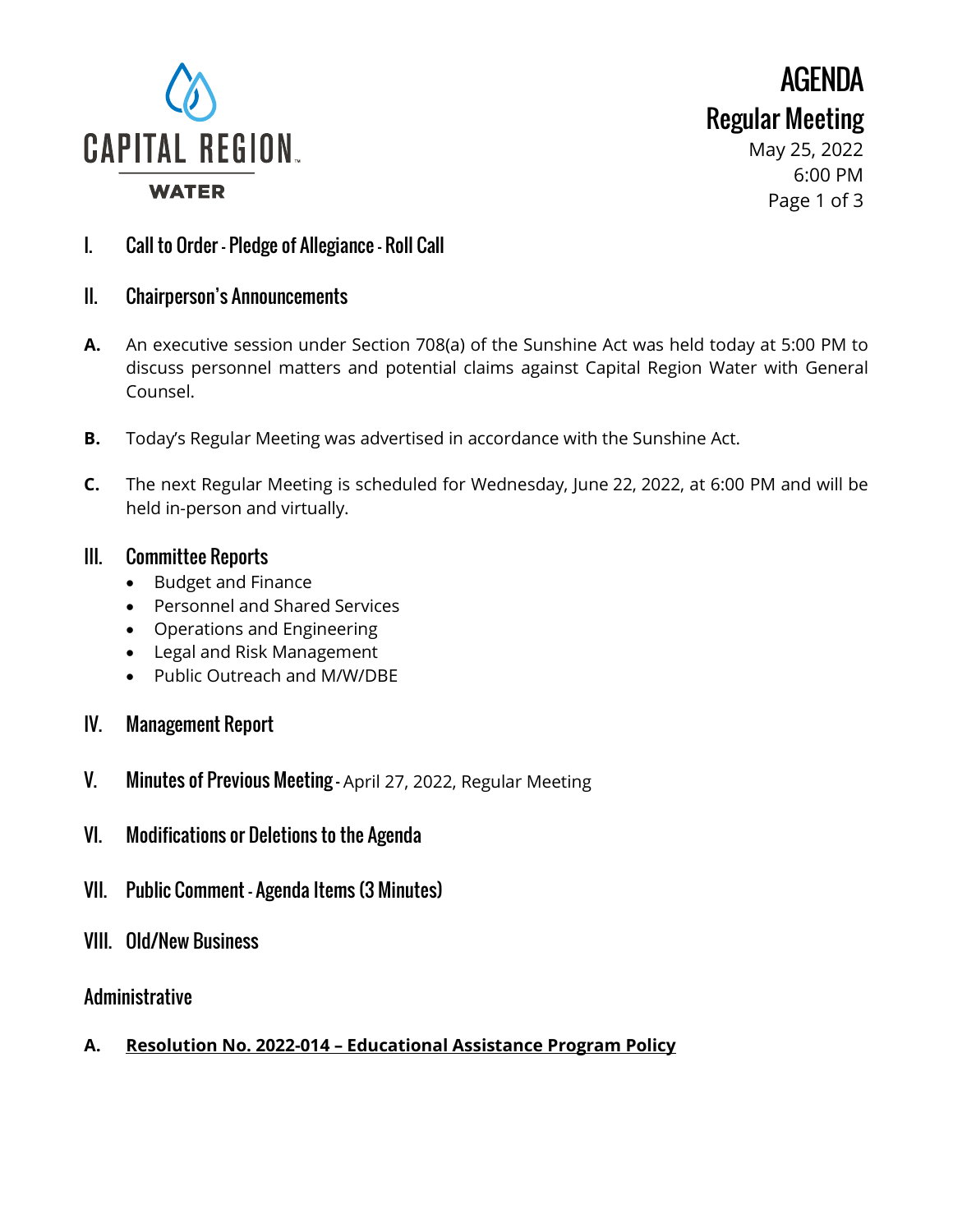

AGENDA Regular Meeting

May 25, 2022 6:00 PM Page 2 of 3

### Drinking Water

- **A. Resolution No. 2022-009 - \$41,622,000 Water Programmatic Financing Loan with PENNVEST Loan No. 85222 (Reimbursement Resolution)**
- **B. Resolution No. 2022-010 - \$41,622,000 Water Programmatic Financing Loan with PENNVEST Loan No. 85222 (Borrowing Resolution)**
- **C. Engagement of Dentons Cohen & Grisby, P.C. - PENNVEST Loan No. 85222**
- **D. Engagement of Salzmann Hughes - PENNVEST Pro-Fi Loan No. 85222**
- **E. Authorization to Open Bank Account at First National Bank for PENNVEST Loan No. 85222**
- **F. 2022 Water System Improvements Project - Recommendation of Award**
- **G. Task Order 2022-12-01: Forest Management Services**
- **H. Timber Product Harvest/Sale for MU24 - Recommendation to Reject Bids**
- **I. Purchase of (C-95) Service Body Upfit for the 2023 International MV607 SBA Main Break Truck for the Drinking Water Department**

#### **Wastewater**

- **A. Resolution No. 2022-008 - \$65,000,000 Wastewater Programmatic Financing PENNVEST Loan No. 75376 (Redesignation Resolution)**
- **B. Task Order 2022-14-01: Engineering Services for Sewer Pipe CCTV Inspections - Phase 6**
- **C. Front Street Interceptor Rehabilitation Phase 2 Project - Recommendation of Award**
- **D. Sewer and Water Maintenance Contract (Excavation 2) - Recommendation of Award**